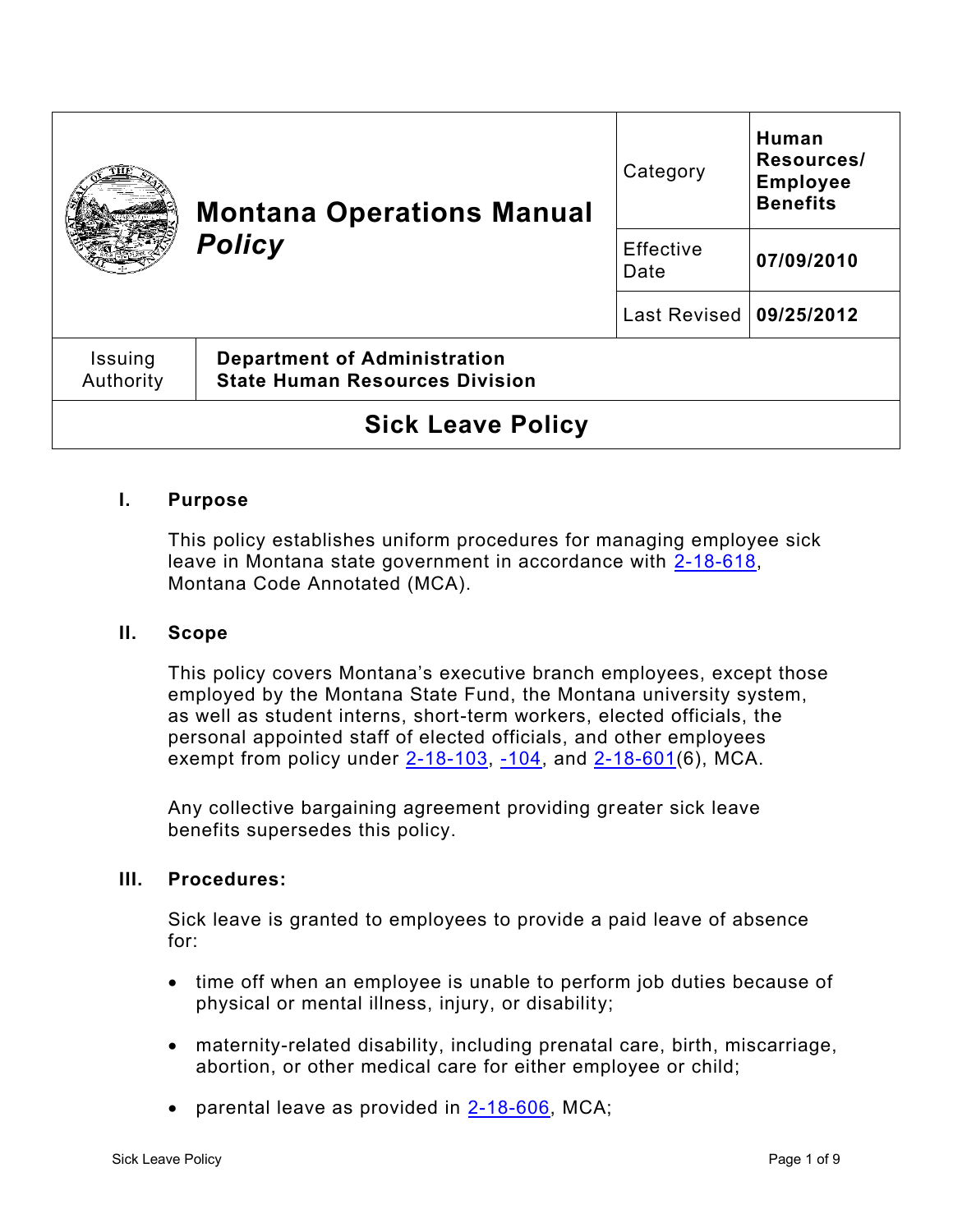- quarantine resulting from exposure to contagious disease;
- consultation, examination, or treatment by a licensed health care provider;
- short-term attendance to an immediate family member or, at an agency's discretion, another relative because of physical or mental illness, injury, disability, examination, or treatment until other care can reasonably be obtained;
- necessary care of a spouse, child, or parent with a serious health condition, as defined in the Family and Medical Leave Act of 1993; and
- death or funeral attendance of an immediate family member or, at an agency's discretion, another person.

Sick leave is paid at the employee's regular rate of pay at the time leave is taken. Sick leave must be used in half-hour increments.

This policy does not guarantee approval of sick leave. Agency management must approve or deny sick leave requests in accordance with this policy.

# **A. Eligibility**

- 1. All permanent, seasonal, and temporary employees are eligible to earn sick leave. Accrual of leave credits begins on the first day of employment.
- 2. Employees must complete a waiting period of 90 calendar days of continuous employment to be eligible to use sick leave or to receive cash compensation for sick leave credits upon termination. In the event of a break in service, an employee must complete a new waiting period.
- 3. For seasonal employees, time worked in consecutive seasons may count as continuous employment and be applied towards the 90-calendar-day waiting period. For the time to be counted, the seasonal employee must report for work on the date and time specified by the employing agency when operations resume the following season. Failure to report will result in a break in service.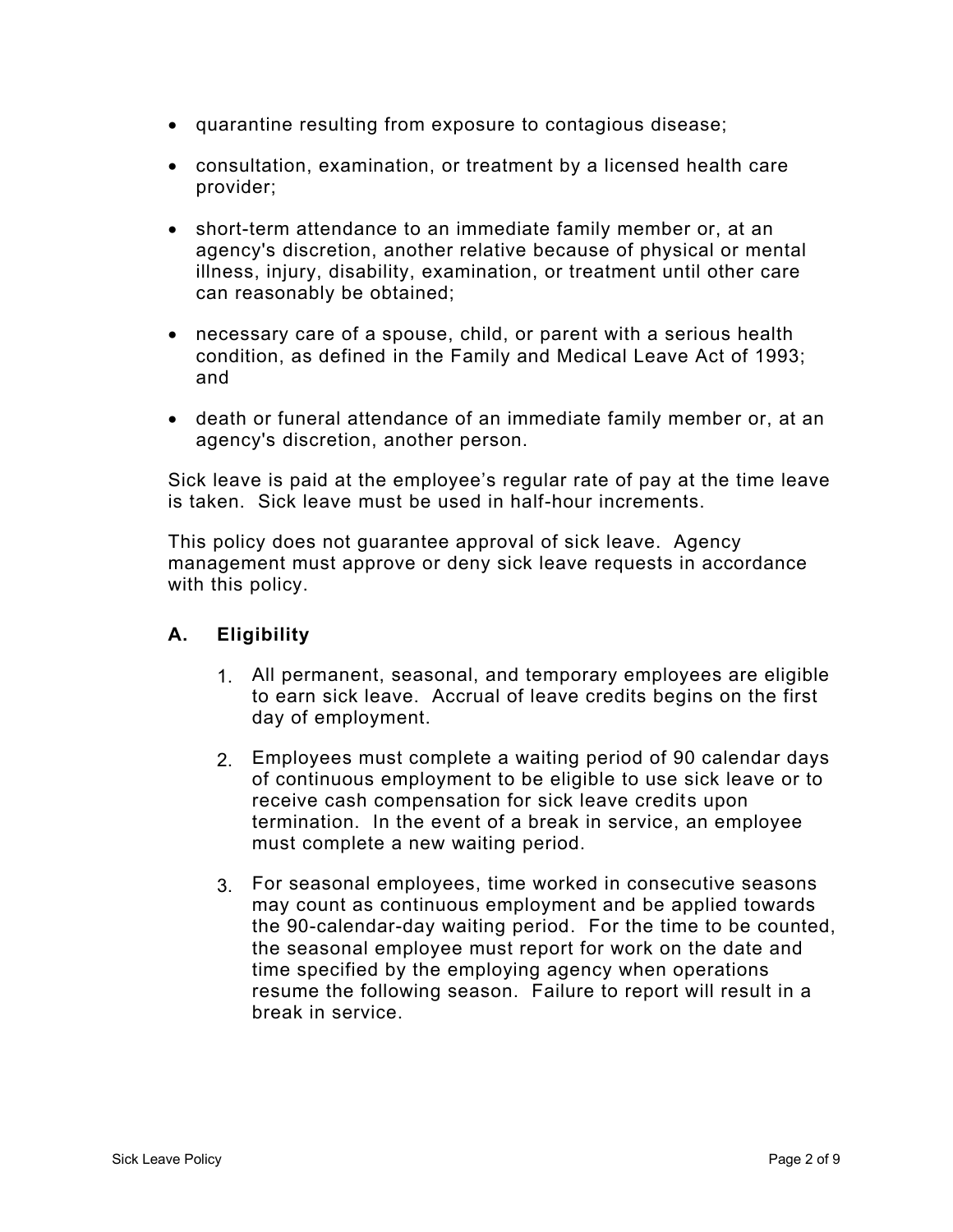- 4. Time spent on an approved leave of absence of 16 working days or longer does not count towards the 90-calendar-day waiting period. However, an approved absence of 15 working days or less does count towards the 90-calendar-day waiting period.
- 5. In either case, an approved leave of absence is not a break in service. All hours worked prior to the approved leave of absence count towards the waiting period, and the employee will not lose any previously accrued leave credits.

### **B. Accrual**

- 1. Sick leave accrual is calculated and credited at the end of each bi-weekly pay period. It is based on the number of hours paid at the regular rate in a pay status. Sick leave credits may not be advanced or taken retroactively.
- 2. No limit exists for the number of sick-leave hours an employee may accrue.
- 3. Eligible employees accrue sick leave at a rate of .046125 hours for each hour in a pay status excluding overtime. Sick leave does not accrue on overtime worked, and no employee shall earn more than the statutory full-time accrual rate of 12 days per year. Employees in a leave-without-pay status do not accrue sick leave [\(2-18-618,](https://leg.mt.gov/bills/mca/title_0020/chapter_0180/part_0060/section_0180/0020-0180-0060-0180.html) MCA).
- 4. Employees who work in two or more positions in the same agency or in different agencies shall accrue sick leave based on time worked in each position. Leave time shall be approved and used for the position in which the credits were earned, unless the paying agency approves the use of sick leave accrued from the other position. At no time shall an employee earn more than the maximum accrual for a full-time employee even when the combined time worked exceeds 40 hours in a workweek.

# **C. Sick-Leave Requests**

1. Agency management may establish procedures for the request and approval of sick leave in compliance with this policy. Sickleave requests should be documented and should contain sufficient detail so that improper use of sick leave can be discovered and corrected.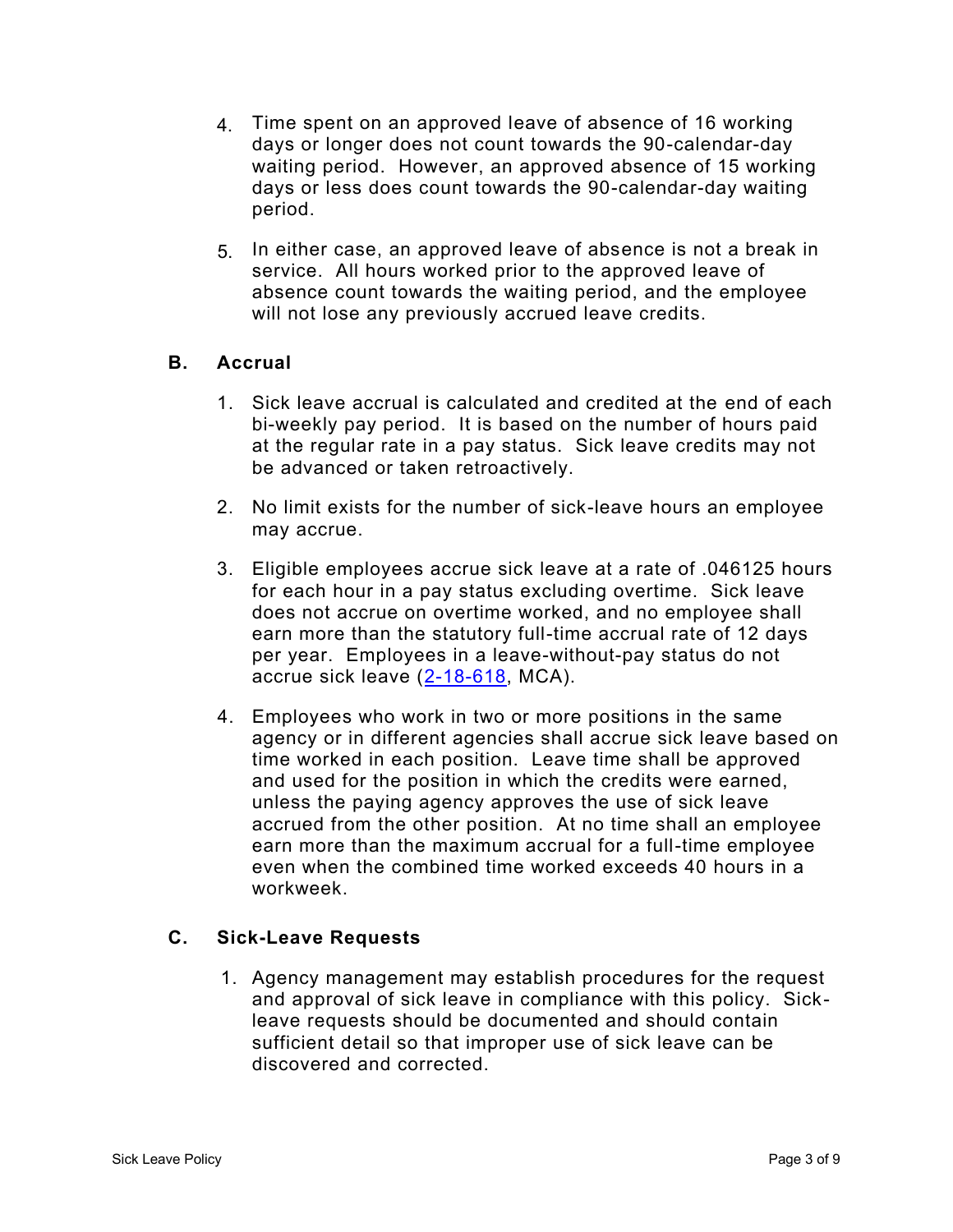- 2. Agency management may deny sick-leave requests if they result in the accrual of compensatory time or overtime.
- 3. At management's discretion, absences improperly charged to sick leave may be corrected by charging the absence to another qualifying leave, provided the reason for the absence qualifies under the corresponding leave policy.

# **D. Medical Certification**

- 1. Agency management may require medical certification to confirm the appropriate use of sick leave, including the need to care for an ill or injured immediate family member. A licensed physician, or another licensed health care provider competent to treat and diagnose the particular illness or condition, must provide medical certification. All required medical certifications or examinations must be job-related and consistent with business necessity.
- 2. When the reason for leave also qualifies for the use of Maternity Leave, parental leave, or Family Medical Leave (FMLA), agency management and the employee must follow the medical certification procedures and other requirements of the Maternity Leave Policy or Parental Leave Policy, the FMLA Policy, and the FMLA regulations (29 CFR 825).
- 3. Provisions of the FMLA, the Americans with Disabilities Act (ADA), and the Genetic Information Nondiscrimination Act (GINA) place limitations on the nature of the information that may be obtained when medical certification is requested. The certification may request information regarding need for the leave, length of the leave, and the timing of the leave. Seeking more information than necessary to verify the need for leave may violate provisions of the FMLA, ADA, or GINA.
- 4. To comply with The Genetic Information Nondiscrimination Act of 2008 (GINA), employees should not provide any genetic information when requesting the use of sick leave or responding to a request for medical certification.
- 5. Agency managers should not ask employees probing questions about the sick-leave qualifying event that may elicit genetic information about an employee or an employee's family members. See the Non-Discrimination EEO Policy [\(2.21.4001](http://www.mtrules.org/gateway/Subchapterhome.asp?scn=2%2E21.40) et seq., ARM) and the Family and Medical Leave Policy for further guidance.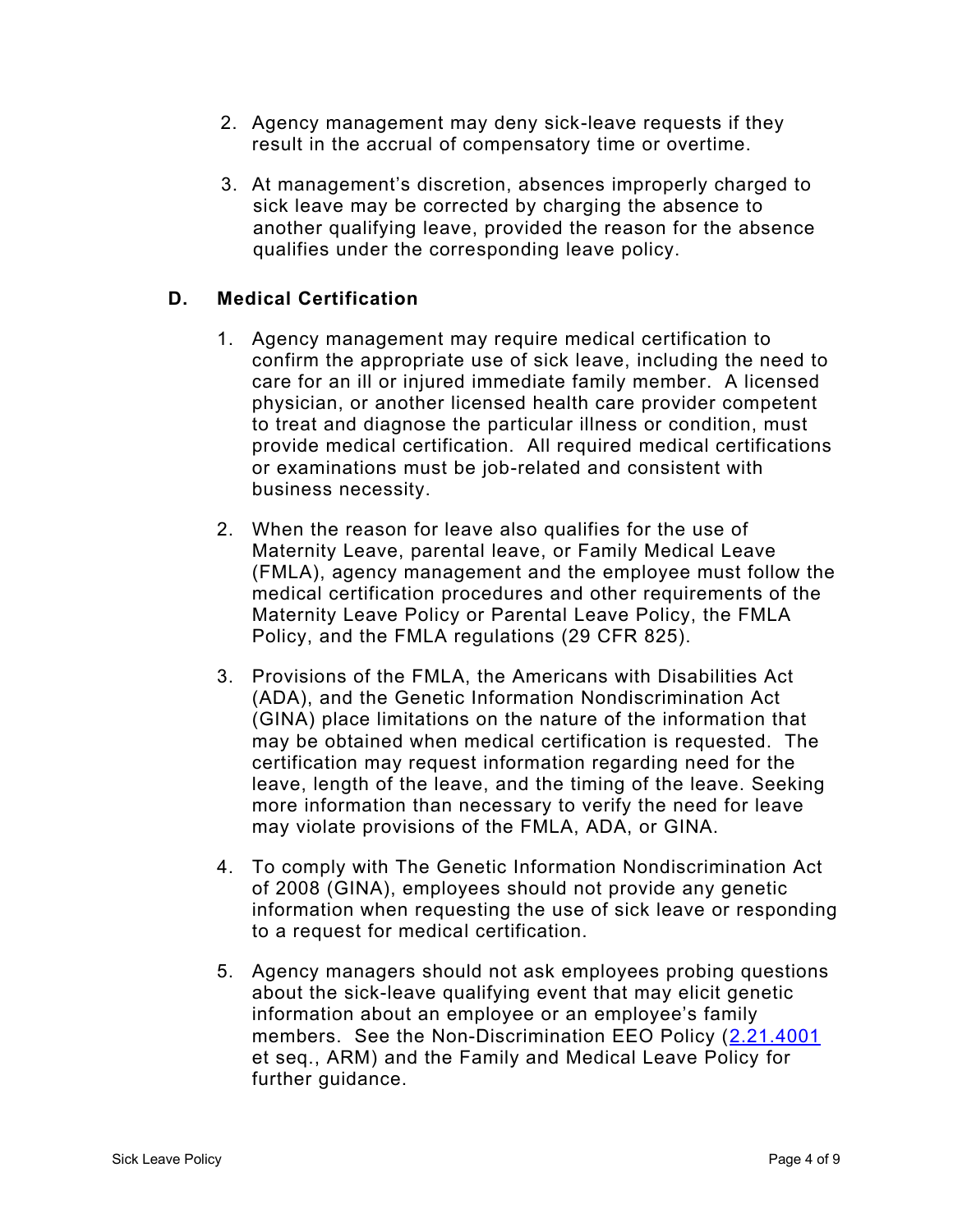- 6. Agency managers must include the safe-harbor language required by the GINA regulations on all certification requests. This language should also be included in any document addressed to a medical professional or the employee when any type of medical information is requested or may be disclosed.
- 7. Agency management may also require an employee to be examined by a licensed physician or another licensed health care provider of the agency's choice. Agency management must pay the costs of such an examination.
- 8. All medical information obtained through certification or medical examinations must be:
	- a. maintained as confidential in secured, separate files from the usual personnel files, and
	- b. maintained according to ADA and GINA confidentiality requirements.
- 9. See the Family and Medical Leave Policy, Non-Discrimination EEO Policy (ARM [2.21.40\)](http://www.mtrules.org/gateway/Subchapterhome.asp?scn=2%2E21.40), and Employee Records Management Policy (ARM [2.21.6605 through 2.21.6606,](http://www.mtrules.org/gateway/Subchapterhome.asp?scn=2%2E21.66)  [2.21.6608, 2.21.6611 and 2.21.6622\)](http://www.mtrules.org/gateway/Subchapterhome.asp?scn=2%2E21.66) for additional information on obtaining and storing employee medical information.

# **E. Holidays**

Employees who take sick leave overlapping an observed state holiday will receive holiday benefits up to eight hours. An employee who is absent for qualifying sick leave reasons may request to use sick leave to cover regularly scheduled work hours exceeding the eight-hour holiday benefit. Agency management may deny this request if it results in the accrual of compensatory time or overtime.

# **F. Using Sick Leave During Approved Annual Leave Absence**

An employee taking approved annual vacation leave must be allowed to substitute accrued sick leave for annual leave if circumstances arise qualifying for the use of sick leave. The employee must make the request to substitute sick leave for annual leave within five business days of reporting to work.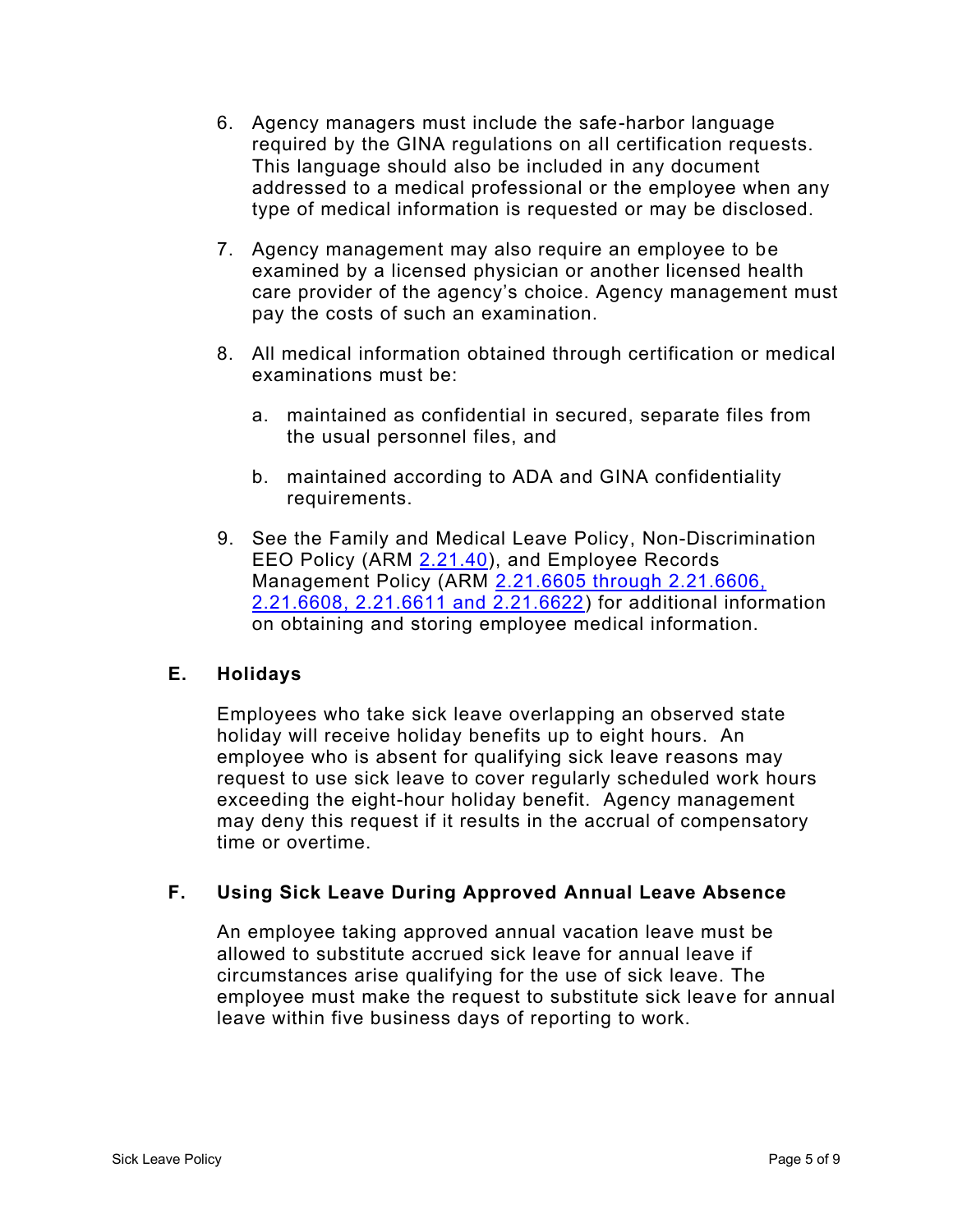### **G. Sick Leave Concurrent with Other Leave**

#### 1. **Family and Medical Leave:**

- a. Eligible employees may take FMLA concurrently with sick leave when the reason for leave qualifies under both this policy and the FMLA Policy.
- b. Employees taking FMLA leave for purposes qualifying for use of sick leave will be required to take a minimum of 20 hours of accrued sick leave each week, concurrently with FMLA leave, except as provided below. The 20-hour requirement will be prorated for part-time employees based on either:
	- i. The part-time employee's regular schedule at the time the employee is on a FMLA-qualified absence; or
	- ii. The average amount of time the employee is in a pay status when agency management cannot determine or has not assigned a regular schedule.
- 2. **Maternity Leave**: Eligible employees may take maternity leave concurrently with sick leave when the reason for leave qualifies under both this policy and the Maternity Leave Policy.
- 3. **Parental Leave**: State law limits the use of sick leave during parental leave to 15 days for birth fathers and adoptive parents unless the additional absence qualifies for use of sick leave for another reason [\(2-18-606,](https://leg.mt.gov/bills/mca/title_0020/chapter_0180/part_0060/section_0060/0020-0180-0060-0060.html) MCA). Please see the Parental Leave Policy for additional information.

#### **H. Transfers**

When employees transfer employment from one agency to another, or one position to another, without a break in service, any unused sick leave balance transfers with them. The receiving agency must assume the liability.

#### **I. Termination of Employment**

- 1. Employees who terminate employment shall receive cash compensation at their regular rate for one-fourth of their unused sick leave balance unless:
	- a. The employee has not met the 90-calendar-day waiting period.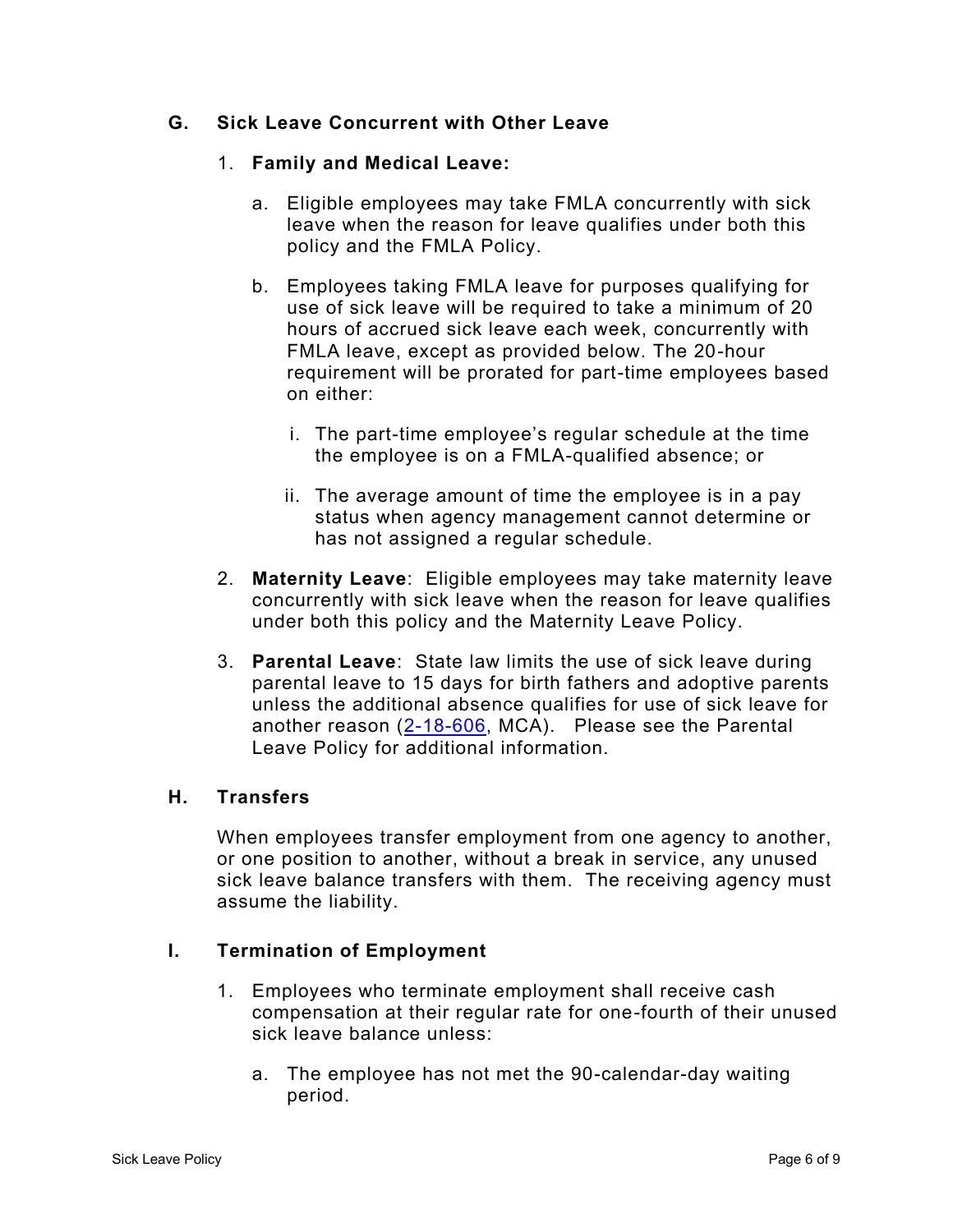- b. The termination reason was "abuse of sick leave."
- c. The employee is a member of a Voluntary Employee Benefit Association (VEBA) plan, and the unused sick leave must be converted to an employer contribution to the trust.
- d. The employee voluntarily donates all or a portion of the unused leave to the Sick Leave Fund.
- 2. Employees who work for more than one agency and terminate employment with only one agency may transfer unused sick leave credits to the remaining agency, upon approval of the remaining agency. Otherwise, cash compensation is the responsibility of the terminating agency.
- 3. The same rules apply to employees who work in two or more positions in the same agency and terminate employment in only one position within the agency.

### **J. Payroll Records**

- 1. Agency management must retain and maintain documentation for requests and use of sick leave in accordance with the Employee Records Management Policy requirements and other applicable laws and regulations.
- 2. The central payroll office in Department of Administration maintains records of employees' sick leave accrual and usage.

#### **K. Abuse of Sick Leave**

- 1. Sick-leave abuse occurs when an employee uses sick leave for unauthorized purposes or misrepresents the actual reason for charging an absence to sick leave. Sick-leave abuse is cause for dismissal and forfeiture of the lump-sum payment  $(2-18-618, 12)$  $(2-18-618, 12)$ MCA).
- 2. Abuse also may occur when an employee establishes a pattern of sick-leave usage over a period of time. Chronic, persistent, or patterned use of sick leave may be subject to progressive discipline, pursuant to Discipline Handling Policy [\(2.21.6505](http://www.mtrules.org/gateway/Subchapterhome.asp?scn=2%2E21.65)  [through 2.21.6509,](http://www.mtrules.org/gateway/Subchapterhome.asp?scn=2%2E21.65) ARM).
- 3. Any charges of sick-leave abuse that result in an employee's dismissal and forfeiture of the lump-sum payment are subject to the appropriate grievance procedure.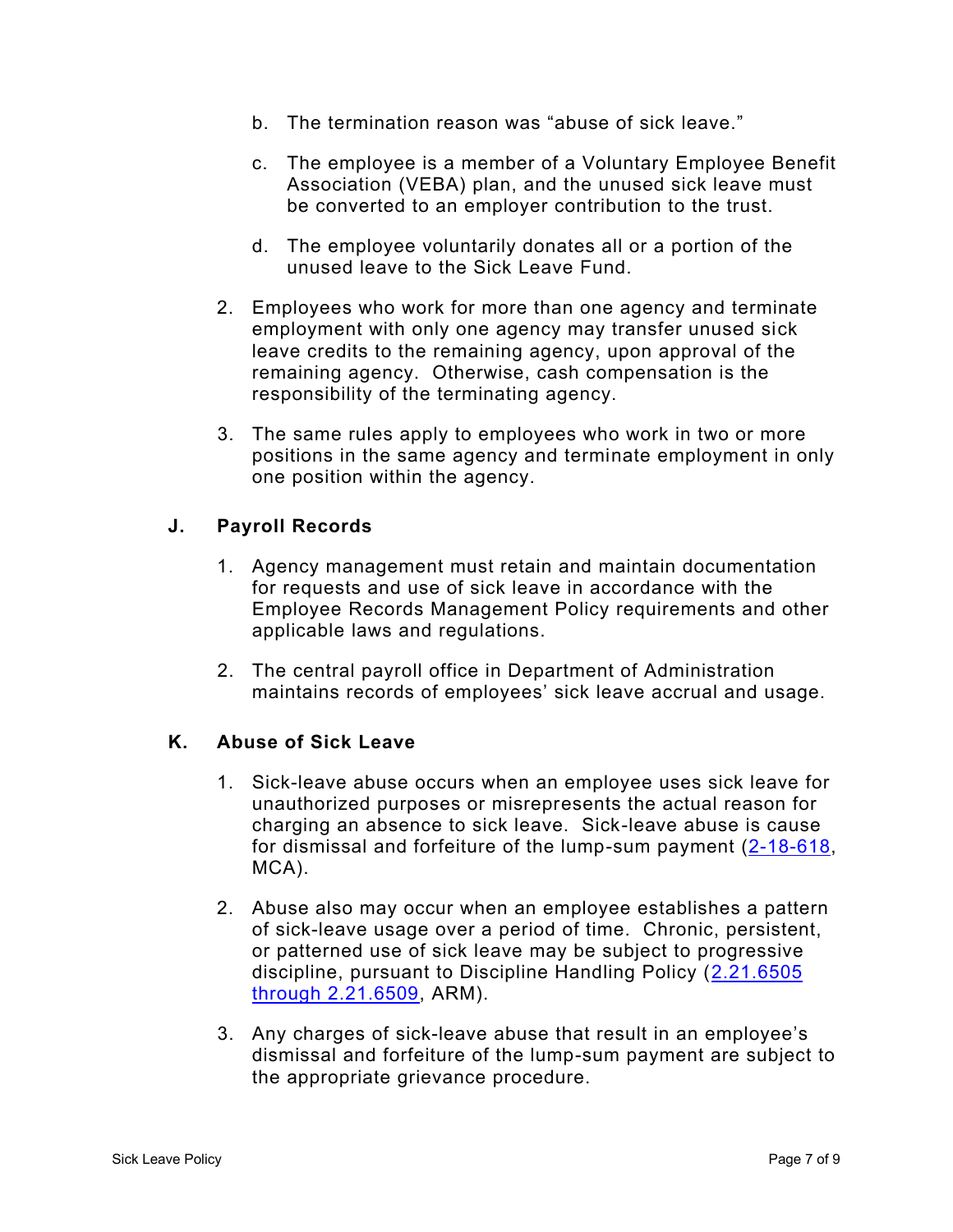### **L. Work-Related Accident, Injury, or Illness**

- 1. An employee who suffers an on-the-job accident, injury, or work-related illness may be eligible for workers' compensation benefits. An injured or ill employee may not receive wage-loss benefits if the employee is receiving sick-leave benefits, except:
	- a. Sick leave may be used and counted toward the required waiting period, which is the lesser of 32 hours or four days.
	- b. Agency management may use sick leave to augment workers' compensation temporary total disability benefits pursuant to a collective bargaining agreement as provided in [39-71-736,](https://leg.mt.gov/bills/mca/title_0390/chapter_0710/part_0070/section_0360/0390-0710-0070-0360.html) MCA.
- 2. Agency management should notify the Montana State Fund of sick-leave benefits paid in this situation.

### **M. Sick Leave Accrued Prior to July 1, 1971**

Employees retain sick leave credits earned and recorded before July 1, 1971 [\(2-18-618,](https://leg.mt.gov/bills/mca/title_0020/chapter_0180/part_0060/section_0180/0020-0180-0060-0180.html) MCA). Sick-leave credits earned prior to July 1, 1971, may be transferred between agencies but are not eligible for lump-sum payment when employees terminate employment, and they must be used before other sick-leave credits.

#### **IV. Resources:**

#### **A. Montana Code Annotated:**

- 1. Sick Leave [2-18-618,](https://leg.mt.gov/bills/mca/title_0020/chapter_0180/part_0060/section_0180/0020-0180-0060-0180.html) MCA.
- 2. Compensation from what dates paid  $-39-71-736$ , MCA.

#### **B. Administrative Rules of Montana:**

- 1. Discipline ARM 2.21.6505 6509
- 2. Employee Records Management ARM 2.21.6605-6606, 2.21.6608, 2.21.6611, and 2.21.6622
- 3. Non-Discrimination EEO ARM 2.21.4001-4007 and 2.21.4012- 4012